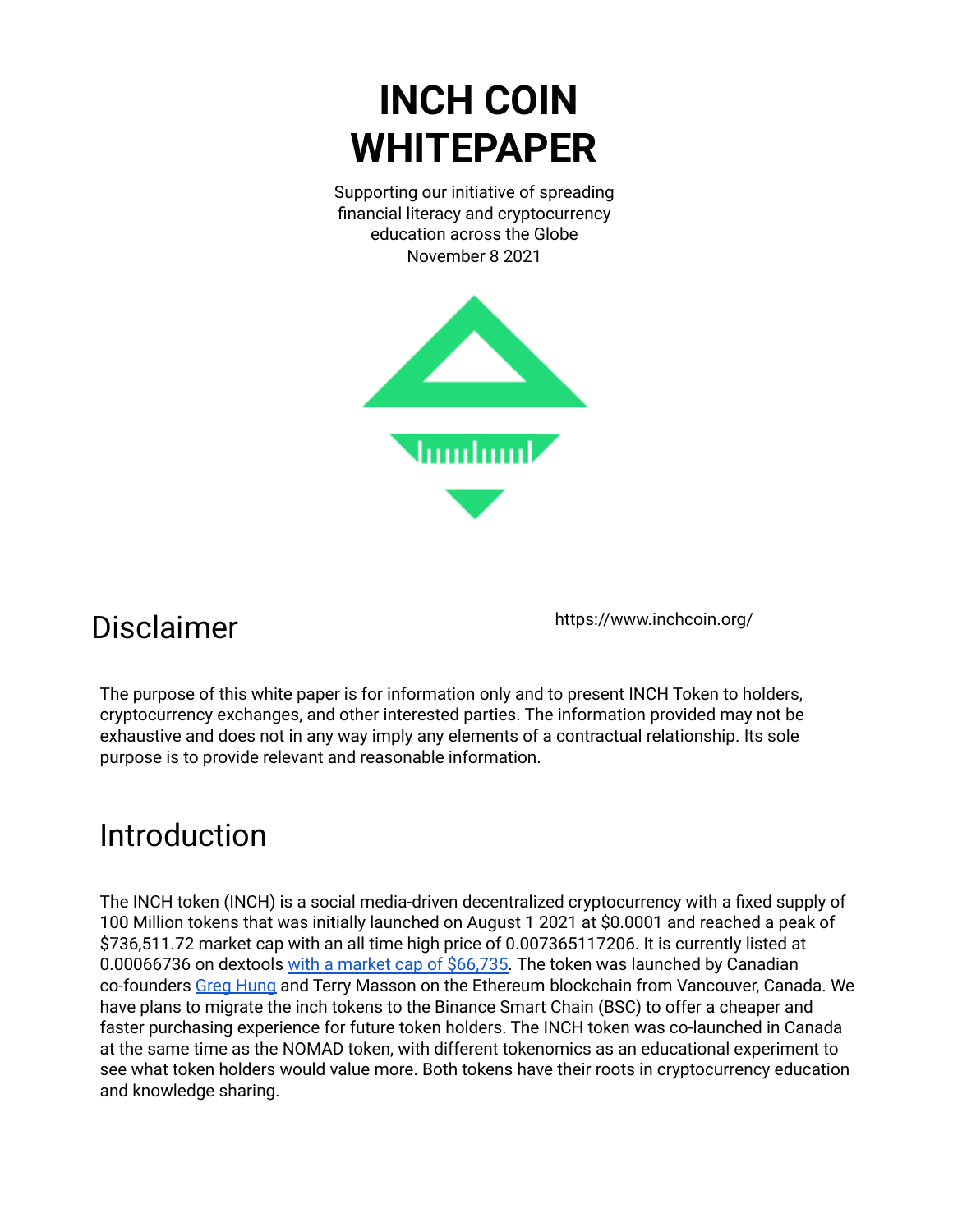# Full Transparency & No Rug Pull Guarantee

A unique element of the INCH token is a fully transparent education and community driven cryptocurrency project. The co-founders live streamed in person almost every aspect of the token's journey from launch, liquidity pool creation, token lock up, and token migration to the binance smart chain. As a commitment to our holders in Sep 2021 both [co-founders](https://www.inchcoin.org/post/canadian-cryptocurrency-creators-lock-their-founders-tokens-nomad-and-inch-until-jan-1-2022) locked their

10% [share](https://www.inchcoin.org/post/canadian-cryptocurrency-creators-lock-their-founders-tokens-nomad-and-inch-until-jan-1-2022) of their INCH coins in a trusted secure 3rd party until Jan 1 2022.

https://www.team.finance/explore

### Vision

Our goal is to onboard millions and millions and millions of people to safely and securely enter the crypto space with the education, guidance and leadership of the most honest and transparent crypto

team in the entire world.

The INCH Education Token was the Vision of Terry Masson. Canadian Crypto Investor from Kelowna, Canada.

We are the most honest and transparent team in the digital asset space with a strong community backing. Our mission is to take you inch by inch and step by step into the wonderful world of crypto until you are comfortable enough to navigate the blockchains and educated enough to make informed decisions on your own.

We teach newcomers all the ins and outs of how crypto works. They gain experience and confidence using NOMAD and INCH Tokens as their first safe crypto purchases. With our "No Rug Pull Guarantee" they can learn the process safely and continue on their education being lifetime holders.

Through our education channels we can safely navigate you through this new industry helping you to achieve generational wealth from crypto.

This vision is achieved through the project's strengths:

- Both Co-founders have a combined 16 years experience as Educators online and Offline. Terry [Masson](https://www.linkedin.com/in/terrymasson/) was previously a National Director & Instructor for a Canadian National Massage Business for 9 years . Greg Hung transitioned from a 13 year career in IT to Online Instruction in Content Creation and Cryptocurrency for the past 7 years.
- The co-founders are fully transparent and have shared their journey from launching the token publicly to locking up the tokens
- Co-founders are both Canadian and public figures that do not hide behind logos or animal icons.
- The project has an ambitious roadmap to migrate tokens to energy efficient blockchains like Binance Smart chain, Cardano ADA, and Polygon Matic.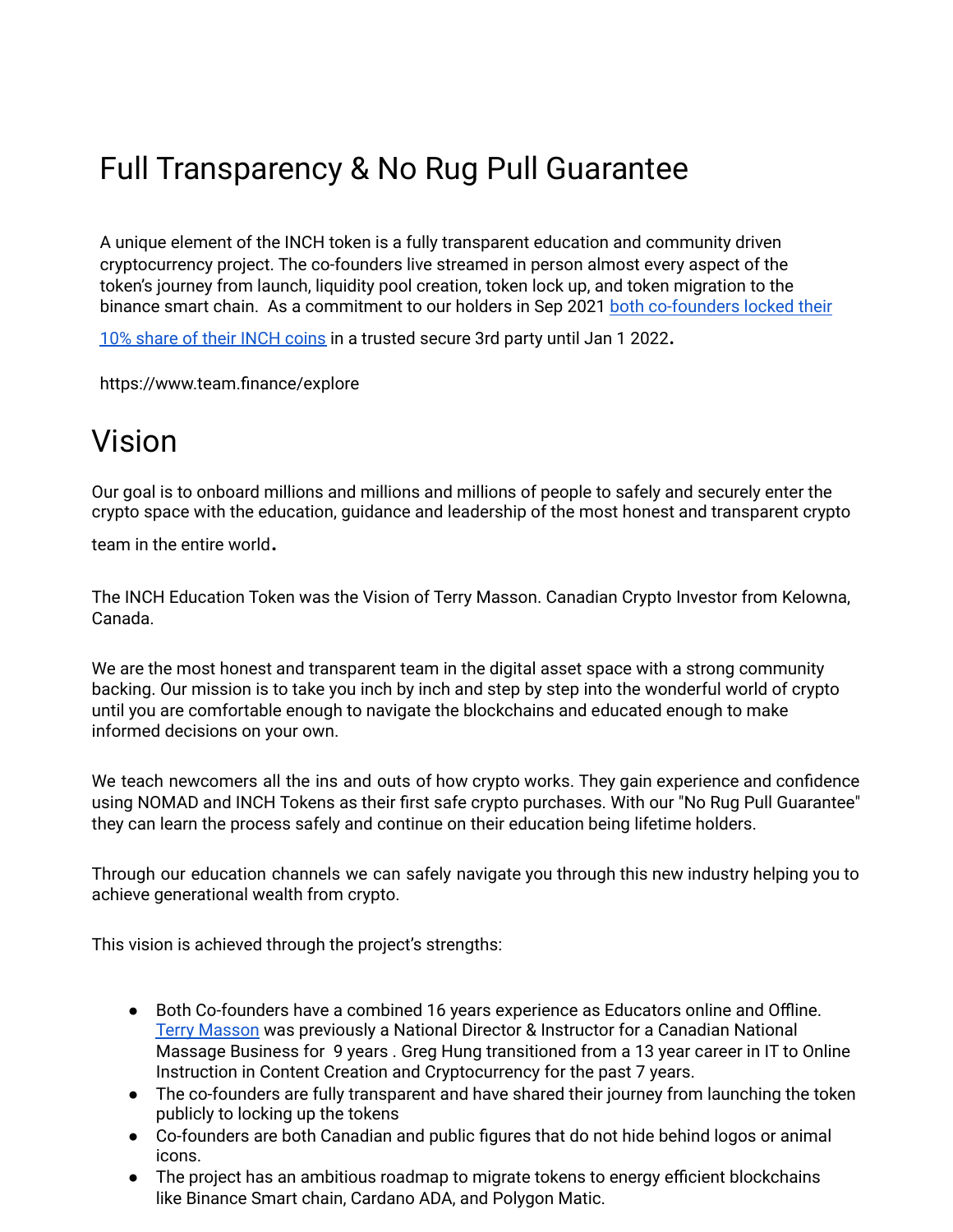● Full transparency in our projects to help build trusts and confidence to grow this project for the long term

The INCH token is one of the first set of tokens created in Canada by Canadians and is at the forefront of crypto's third wave (the first being Bitcoin, the second being Ethereum/Dogecoin proof-of-work). INCH is fully adapted to the future of the DeFi ecosystem leveraging next-gen Proof-of-Stake (PoS) technology across multiple blockchains.

**Versatile & Adaptable** – INCH Token is blockchain agnostic. While initially launched on Ethereum (as an ERC-20 token) we have filed applications to migrate to the Binance Smart Chain to alleviate fees purchasing on the ethereum blockchain. We have plans to migrate our tokens to Polygon, Cardano and Solana blockchains. This versatility is a key quality of INCH token allowing it to not only be accessible through more exchanges & markets & benefit from the strengths of each particular blockchain.

**An Innovative Canadian Project** - The NOMAD & INCH Ethereum based tokens being launched in Canada are a win for the country alongside other milestones in the Cryptocurrency world such as the first Bitcoin ATM in Vancouver Canada, and the first Bitcoin and Ethereum Exchange Traded Funds (ETF's). Our tokens are on the cutting edge being bridged to multiple changes and being integrated into Non Fungible Tokens (NFT). We hope to trailblaze the way for other Canadians to get involved in cryptocurrency through the education & knowledge we share.

**Transparent** – Unlike other cryptocurrencies that are shrouded in anonymity and lack of transparency, NOMAD token has 2 visible co-founders Greg Hung & Terry Masson from Canada.

**Community Driven** – Community is the very essence of INCH Token: an ecosystem of digital nomads, remote workers, digital artists, marketers, entrepreneurs, and enthusiasts looking to collaborate and socialize. We have already engaged the online community to help with our website, graphic design, and provide input for key decisions in the project. The core of the community is here for the long term.

**NFT-Ready** – NFT's have gained mass popularity in 2021 and nomad token co-founder Greg Hung has experience minting NFT's. He is working with a Dutch Digital Nomad Illustrator in Mexico to build an NOMAD NFT collection on platforms like Opensea. There are already plans in November 2021 to hold workshops to teach Digital Nomads to mint their own NFT's. The event will be NOMAD token access only providing an example of the use case of the tokens for education purposes and skillshare. After our NOMAD NFT project we may look at leveraging our expertise in NFT's to launch an INCH token NFT project.

### The Value of Social Tokens

#### **Social Tokens Will Disrupt Industries**

Social is powerful and our tokens got inspiration from another social token called Million on Youtube. It is the only element that can drive exponential growth, seen in the rapid rise of social-media networks.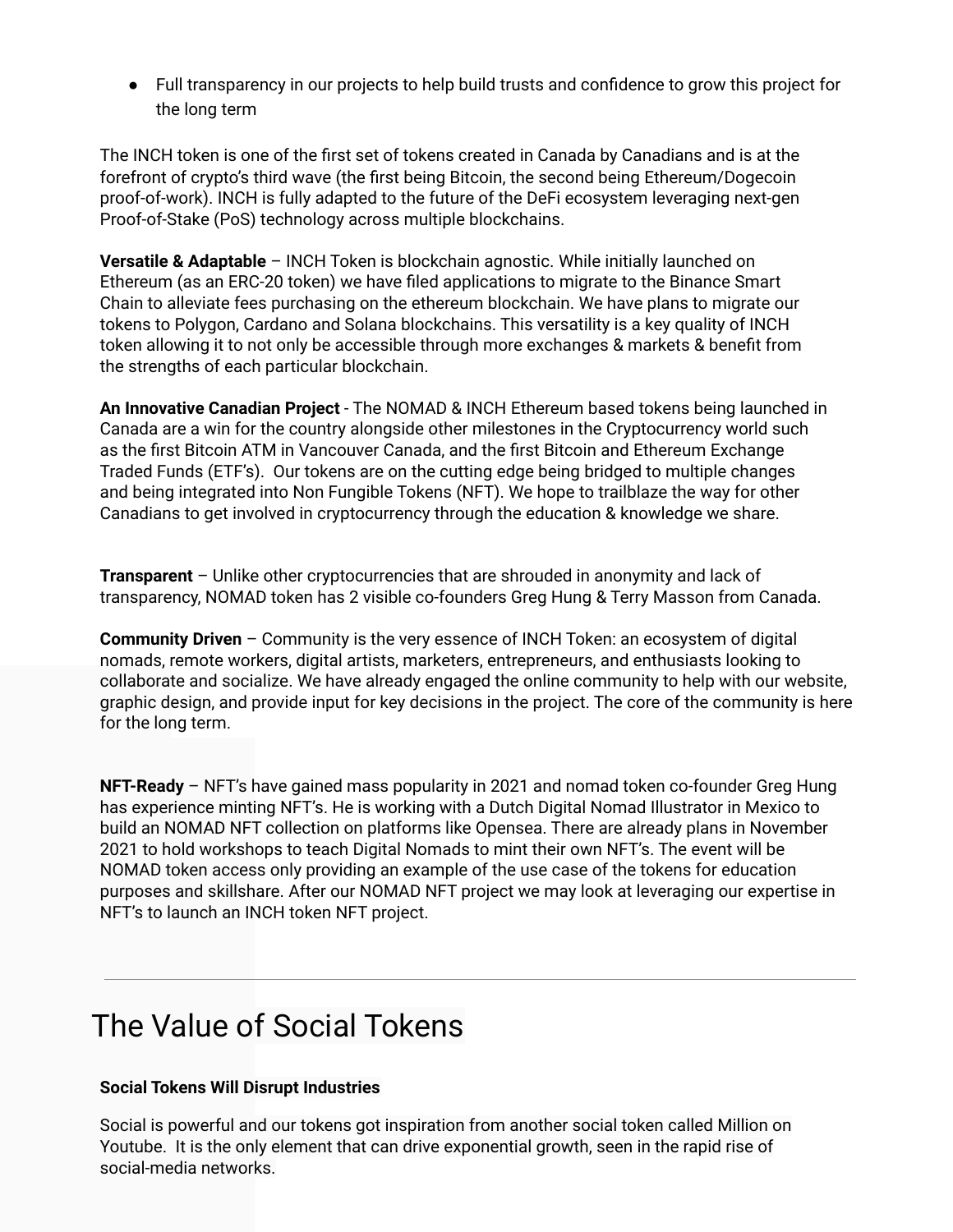It is important to consider the INCH Token within the context of the current crypto market place. The CEO of RealVision and former Goldman Sachs executive Raoul Pal went on [TheDefiant](https://youtu.be/B3Ml5y8pDjs) [podcast](https://youtu.be/B3Ml5y8pDjs) in July 2021 discussing this emerging sector in cryptocurrency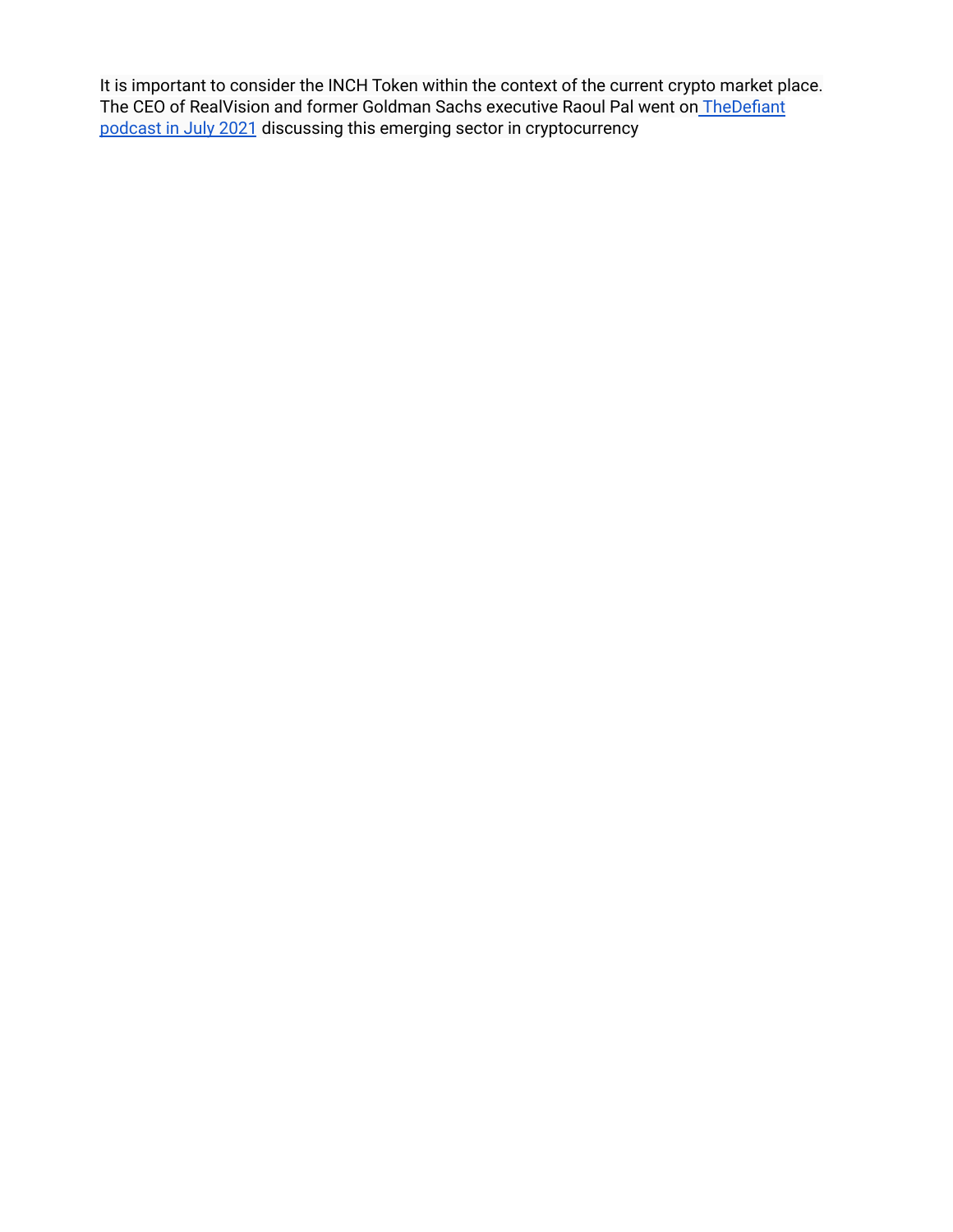"I took some macro bets on the future of where this is all going including communities and social tokens," Pal commented.

According to Pal, in the near future, businesses will soon be centering their efforts around communities. They will be driving their own value systems through social tokens, and benefitting from the network effects of those systems.

Pal also pointed out that the social tokens industry will move from a billion dollar business to a trillion dollar business over the next five or ten years. INCH Token is perfectly positioned to take advantage of this new movement.

### INCH ROADMAP

#### **Phase 1**

- ✓ Setup website, graphics, and social media channels
- ⧖ BSC Network Integration
- ⧖ Exchange Listings Coinranking.com
- ✓ Founder Token lockup at team.finance
- ✓ Collaborate with Off & Online Influencers to provide exposure

#### **Phase 2**

- ⧖ Cryptocurrency Online Course for Beginners to Advanced
- ⧖ Provide Education on Buying Tokens for Beginners
- ⧖ Migrate Tokens to Cardano ADA
- ⧖ Launch On Polygon
- ⧖ Exchange listings on Coingecko.com & Coinmarketcap.com
- ⧖ Exchange listing on Crypto.com
- ⧖ Exchange listing on Wealthsimple
- ⧖ Exchange listing on Coinbase
- ⧖ Accept payment in INCH token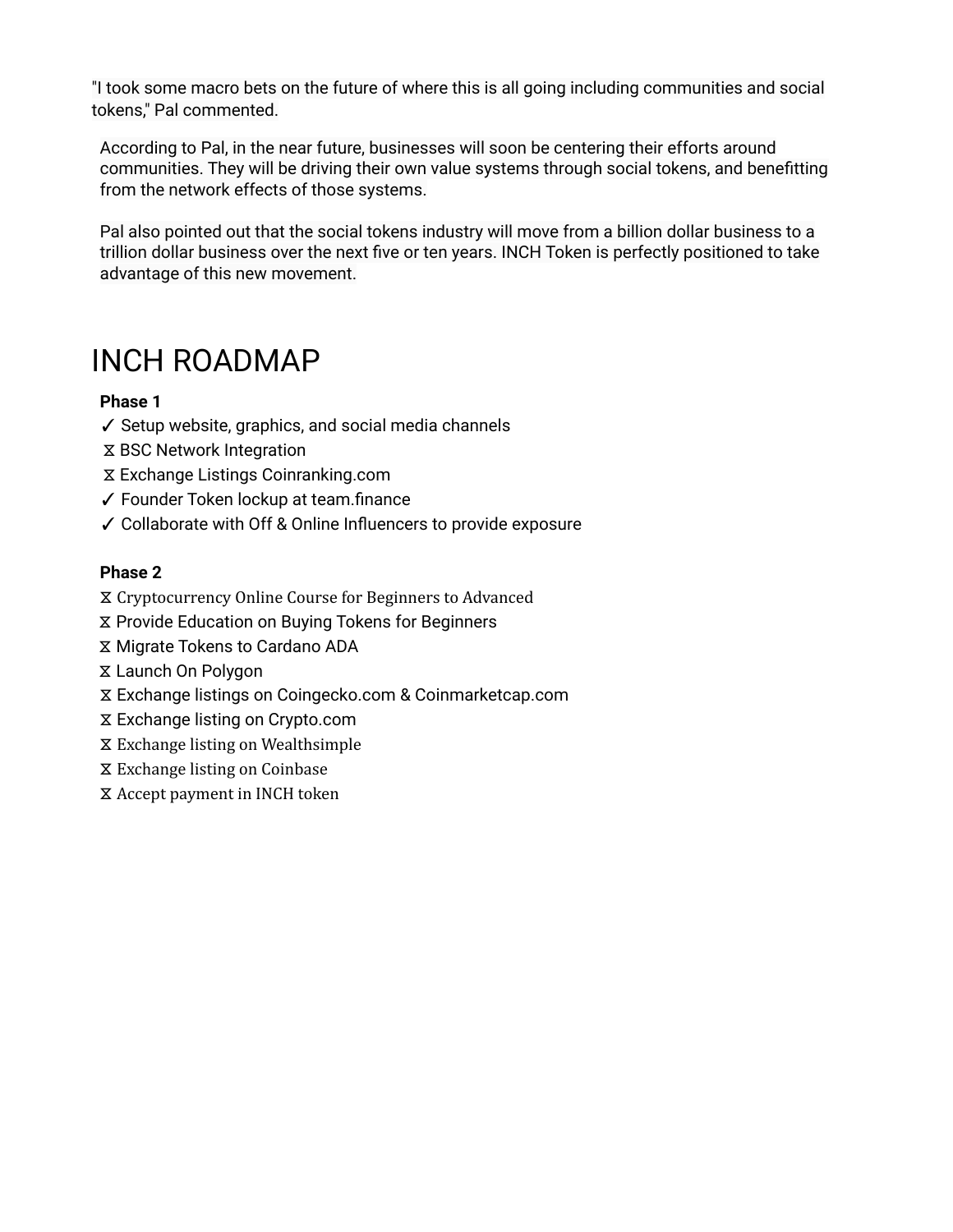#### **Phase 3**

- ⧖ Partnership with Celebrity Influencers
- ⧖ Collaboration with Fortune 500 Brands
- ⧖ 1 Billion Market Cap

### Tokenomics

INCH has a fixed supply of 100 Million tokens and the tokenomics have 4 zeros after the decimal currently at .00066736. There are 114 holders for INCH across Ethereum. There are no large whales as the co-founders combined own 20% locked up.

#### Taken from etherscan on Nov 8 2021

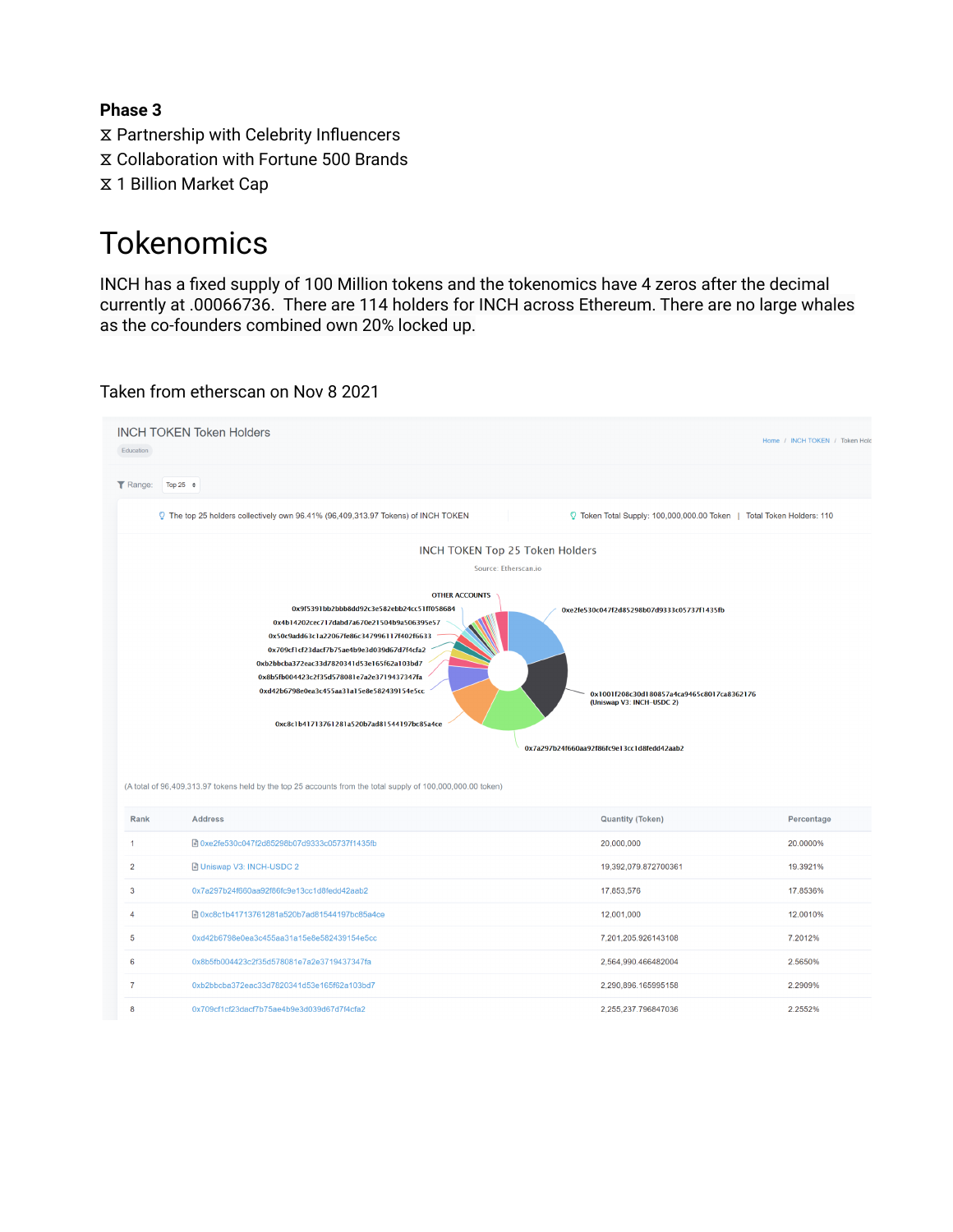### Token Details

| <b>Token Name</b>             | Inch Token                                 |
|-------------------------------|--------------------------------------------|
| <b>Token Symbol</b>           | <b>INCH</b>                                |
| <b>Total Supply</b>           | 100,000,000                                |
| Token Type                    | ERC20 Token                                |
| <b>Token Main Blockchain</b>  | Ethereum                                   |
| Decimals                      | 9                                          |
| <b>Smart Contract Address</b> | 0x78f2467318ac8009cb0abc82c34d0265314e9661 |

https://etherscan.io/address/0x6339bd92eaa3cb8e629b06449e08b90581a33cea

### Token Distribution

The token was distributed on the Ethereum blockchain using Uniswap Liquidity Pools.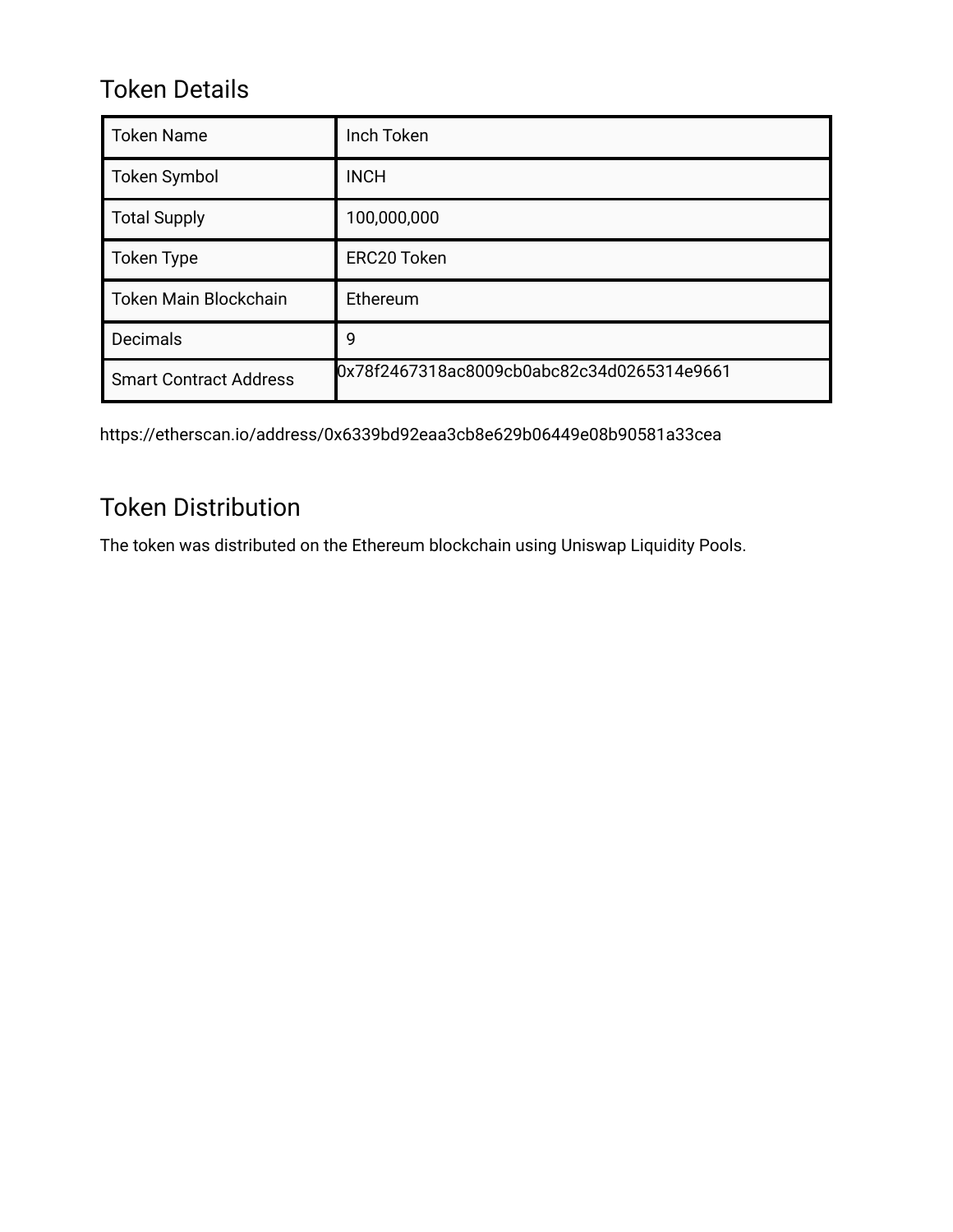### Founders



#### Terry Masson

Terry is a habitual entrepreneur and avid investor. He got his start at the age of 21 running his own investment club which made him enough money to buy a used Honda Civic. He went on to create and grow several businesses from wholesaling razor blades, to having an eBay store, to currently running a nation wide massage training school and clinic.

Terry's passion is helping people, whether it be freeing them of their pains through massage or improving their personal finances. He is a born leader and educator with the dedication to onboarding millions of people safely into the cryptosphere, so they can create generational wealth for their families, just like Terry has.

Project Contact Email: Inchcrypto@gmail.com